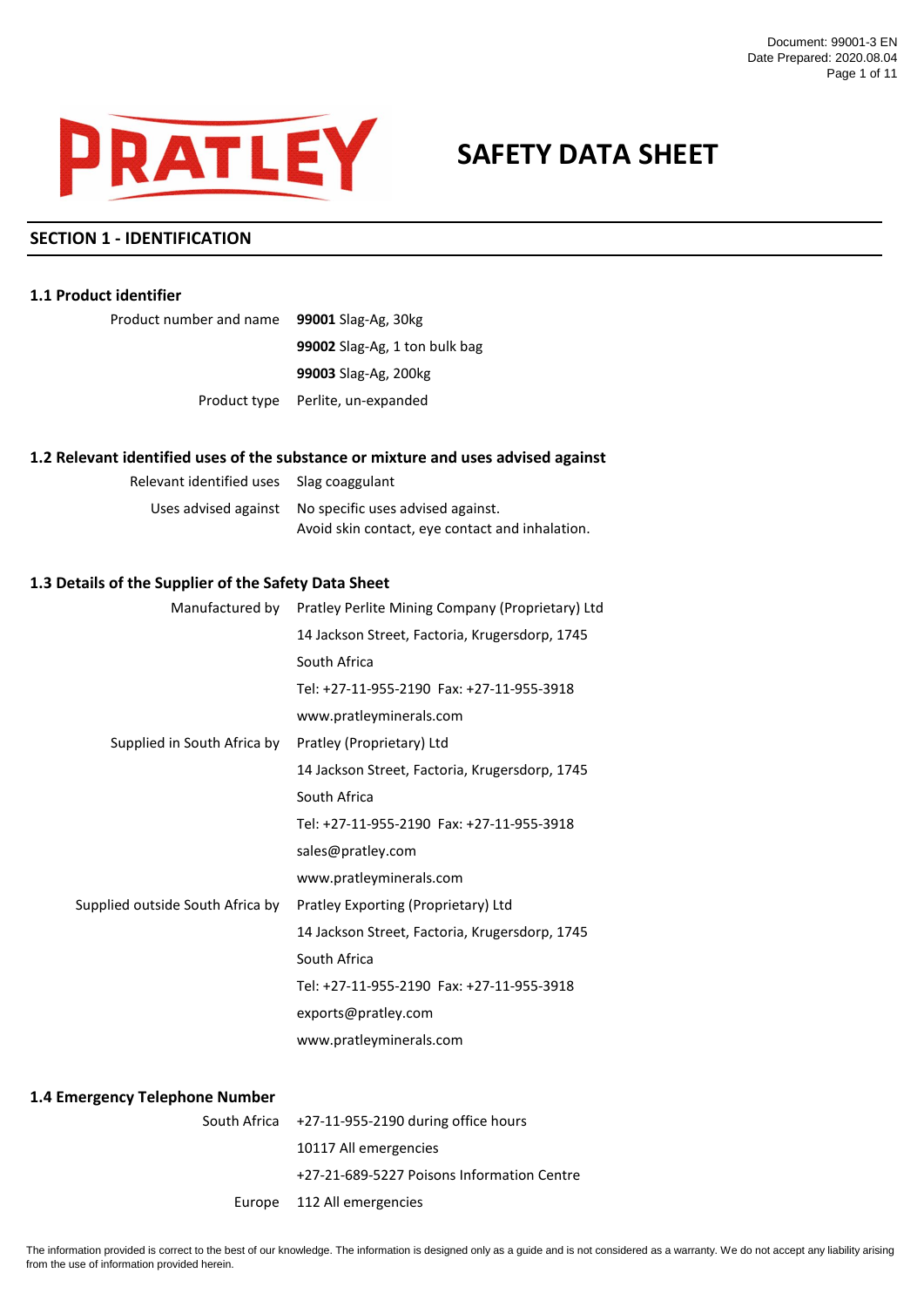|           | For detailed poison information, the national poison center, if available, should be<br>contacted. |
|-----------|----------------------------------------------------------------------------------------------------|
| Australia | 000 All emergencies                                                                                |
|           | 13 11 26 NSW Poison Information Centre                                                             |
|           | New Zealand 111 All emergencies                                                                    |
|           | 0800 764 766 National Poisons Centre (poisons@otago.ac.nz)                                         |

# **SECTION 2 – HAZARDS IDENTIFICATION**

# **2.1 Classification of the substance or mixture**

#### 2.1.1 Classification

| <b>Class</b>                                     | Category | <b>Hazard Code and Statement</b> |  |  |
|--------------------------------------------------|----------|----------------------------------|--|--|
| NOT CLASSIFIED AS HAZARDOUS                      |          |                                  |  |  |
| HSNO Classification: NOT CLASSIFIED AS HAZARDOUS |          |                                  |  |  |

2.1.2 Additional information

### **2.2 Label Elements**

| Hazard Pictograms Not applicable |                |
|----------------------------------|----------------|
| Signal Word                      | Not applicable |
| Hazard Statements                | Not applicable |
| <b>Precautionary Statements</b>  | Not applicable |
| Supplemental Hazard information  | Not applicable |

### **2.3 Other Hazards**

Temporary mechanical abrasion of skin, eyes and respiratory tract may occur upon exposure. Abrasion effects should subside after cessation of exposure.

Airborne respirable dust may be generated during handling and use. Dust may contain crystalline silica at <0.1%. Prolonged and or massive inhalation of repirable silica may cause lung fibrosis, commonly referred to as silicosis.

# **SECTION 3 – Composition / Information on Ingredients**

# **3.1 Substances**

| % [weight] | CAS No.    | EC No.<br>(Index No.) | <b>Name</b>                 | <b>Classification</b> | H Code(s)      |
|------------|------------|-----------------------|-----------------------------|-----------------------|----------------|
| 100        | 93763-70-3 | 618-970-4             | Amorpohous Alimina Silicate | NOT CLASSIFIED        | not applicable |

For full text of H-Statements: see SECTION 16

# **SECTION 4 – First Aid Measures**

#### **4.1 Description of First Aid Measures**

Skin Take off contaminated clothing. Rinse with water. Use moisturizing lotions if dryness occurs.

Eye Immediately rinse with water for at least 10 minutes. Remove contact lenses if present and easy to do.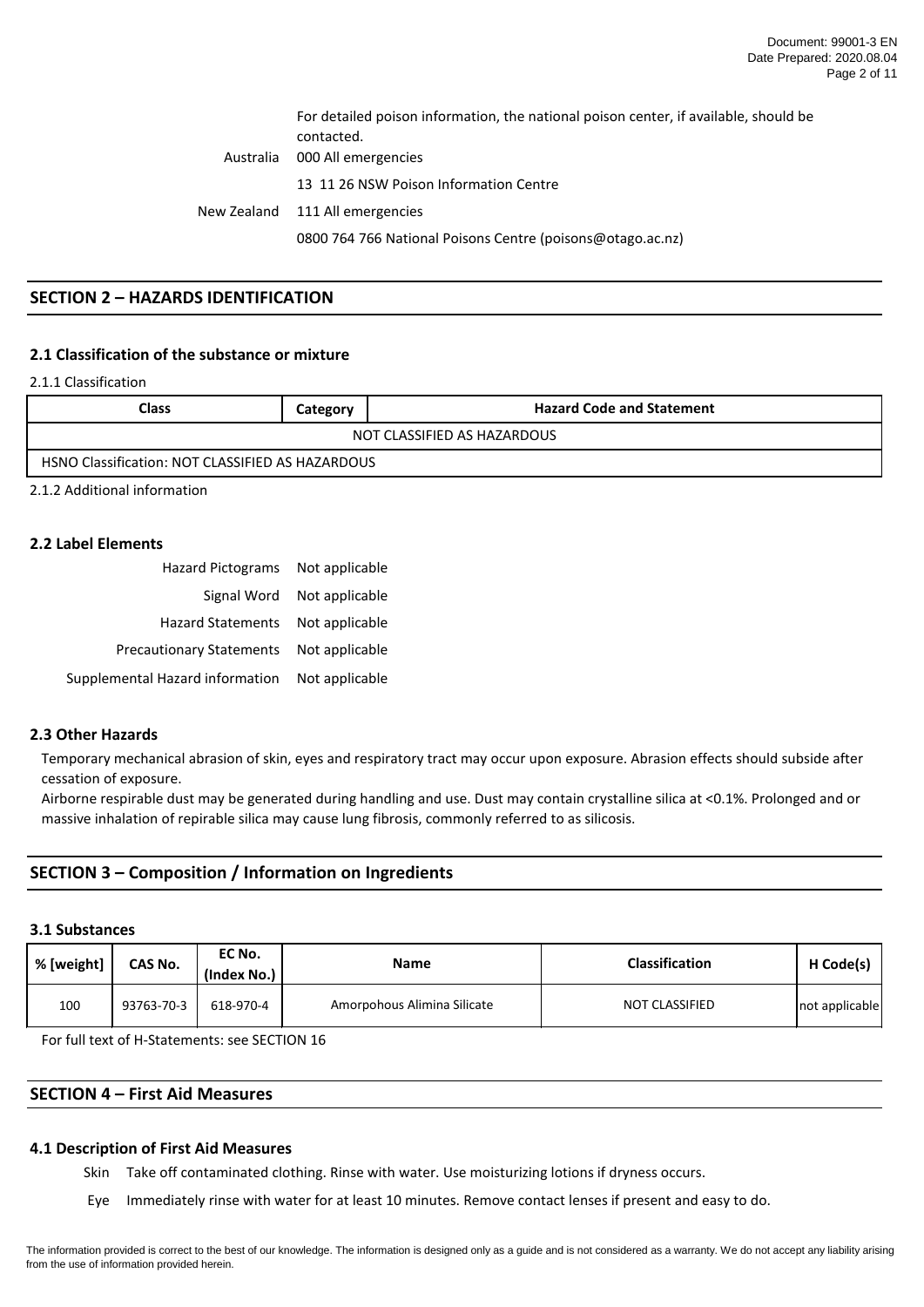Inhalation Ingestion Notes to physician Remove from dusty area. Drink water to clear throat. Blow nose to evacuate dust. Drink at least two glasses of water. Consult a physician if you feel unwell. No data avaiable.

#### **4.2 Most important symptoms and effects, both acute and delayed**

Skin May cause skin irritation.

Eyes May cause irritation.

Inhalation May cause irritation.

Ingestion None known.

See SECTION 11 for more detailed information on health effects and symptoms.

## **SECTION 5 – Fire Fighting Measures**

#### **5.1 Extinguising media**

Suitable Use measures appropriate to local circumstances and the surrounding environment.

Not suitable None known

#### **5.2 Special hazards arising from the subtance or mixture**

| Hazards from the substance or mixture No known significant hazards.              |  |
|----------------------------------------------------------------------------------|--|
| Hazardous thermal decomposition products No known hazardous combustion products. |  |

### **5.3 Advice for fire-fighters**

| Special precautions for fire-fighters          | Promptly isolate the scene by removing all persons from the vicinity of the<br>incident if there is a fire. No action shall be taken involving any personal risk or<br>without suitable training. |
|------------------------------------------------|---------------------------------------------------------------------------------------------------------------------------------------------------------------------------------------------------|
| Special protective equipment for fire-fighters | Fire-fighters should wear appropriate protective equipment and self-contained<br>breathing apparatus (SCBA) with a full face-piece operated in positive pressure<br>mode.                         |

# **SECTION 6 – Accidental Release Measures**

# **6.1 Personal precuations, protective equipment and emergency procedures**

No action shall be taken involving any personal risk or without suitable training. Evacuate surrounding areas. Keep unnecessary and unprotected personnel from entering. Do not walk through spilled material. Avoid breathing vapour or mist. Provide adequate ventilation.

### 6.1.1 For non-emergency personnel

| Protective equipment required | Skin. | General purpose non-permeable gloves and overalls.                             |
|-------------------------------|-------|--------------------------------------------------------------------------------|
|                               |       | Face / Eyes Safety goggles.                                                    |
|                               |       | Clothing No special requirements. Wash clothing thoroughly if<br>contaminated. |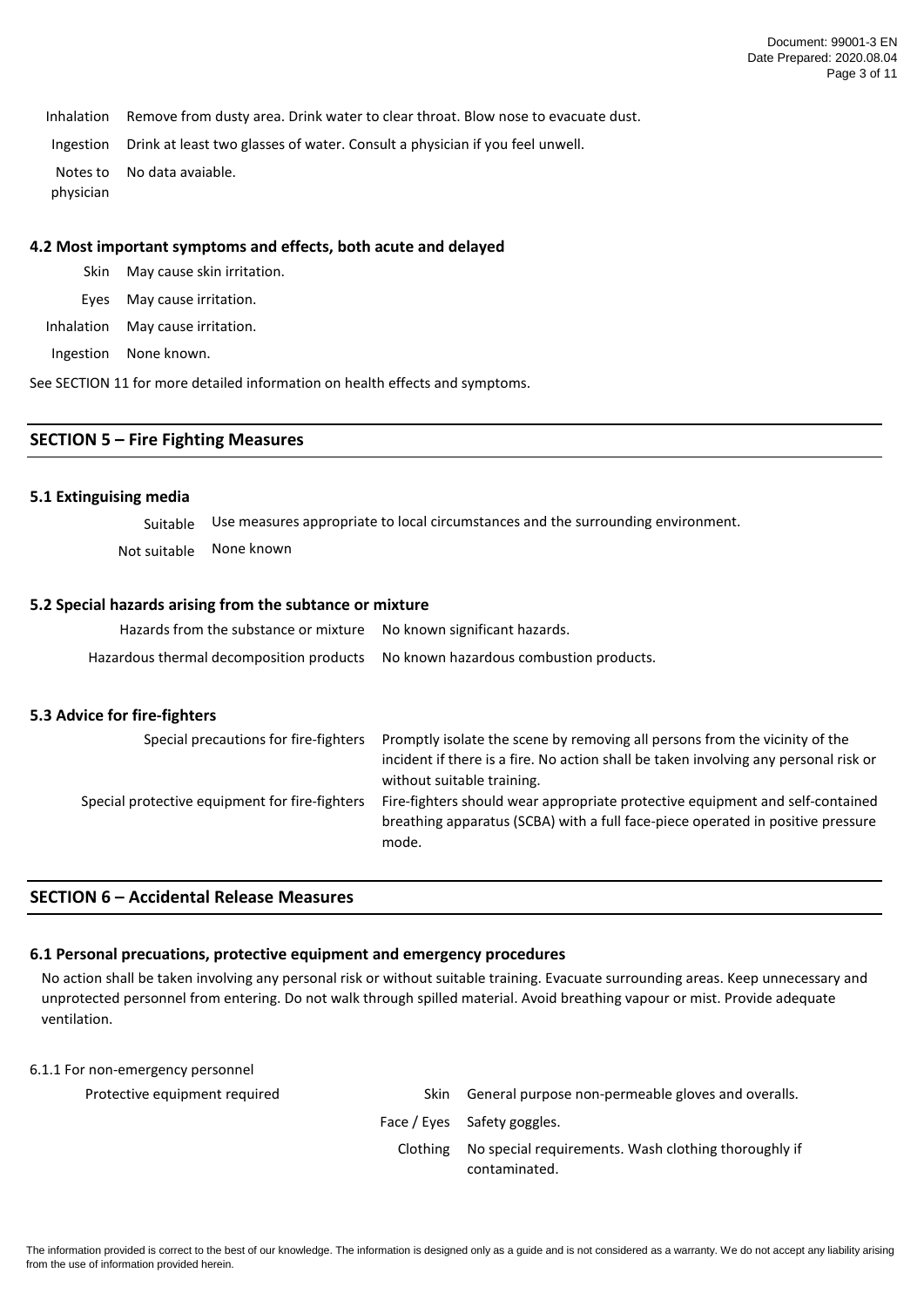|                               | Ventilation             | Avoid dust formation. If ventilation is poor use a self-contained<br>breathing apparatus. |
|-------------------------------|-------------------------|-------------------------------------------------------------------------------------------|
| Emergency procedure           | Collect and dispose of. |                                                                                           |
| 6.1.2 For emergency personnel |                         |                                                                                           |
| Protective equipment required | Skin.                   | General purpose non-permeable gloves and overalls.                                        |
|                               | Face / Eyes             | Safety goggles.                                                                           |
|                               | Clothing                | No special requirements. Wash clothing thoroughly if<br>contaminated.                     |
|                               | Ventilation             | Avoid dust formation. If ventilation is poor use a self-contained<br>breathing apparatus. |
| Emergency procedure           | Collect and dispose of. |                                                                                           |

### **6.2 Environmental precautions**

No significant environmental impact.

# **6.3 Methods and material for containment and cleaning up**

#### 6.3.1 Containment procedure

No special containment procedure should be needed.

#### 6.3.2 Clean-up procedure

Sweep up. Avoid generation of dust.

#### 6.3.3 Additional Information

See SECTION 13 for disposal considerations.

# **6.4 Reference to other sections**

See SECTION 13 for disposal considerations.

# **SECTION 7 – Handling and storage**

### **7.1 Precautions for safe handling**

7.1.1 Recommendations for safe handling and storage

Do not eat, drink or smoke where this material is stored. Avoid release to the environment. Keep in the original container and keep tightly closed when not in use.

7.1.2 Advice on general occupational hygiene

Put on appropriate personal protective equipment (see SECTION 8). Do not eat, drink or smoke when working with this material. Wash hands and face before eating, drinking or smoking. Do not get in eyes. Avoid skin contact. Do not ingest. Avoid breathing dust.

### **7.2 Conditions for safe storage, including any incompatibilities**

Store in accordance with local regulations. Store in the original container protected from sources of ignition or direct sunlight in a dry, cool (10-40°C) and well-ventilated area, away from incompatible materials, food and drink. Keep container tightly closed and sealed until ready to use. Do not store in unlabeled containers. Use appropriate containment to avoid environmental contamination.

Incompatible materials: None known.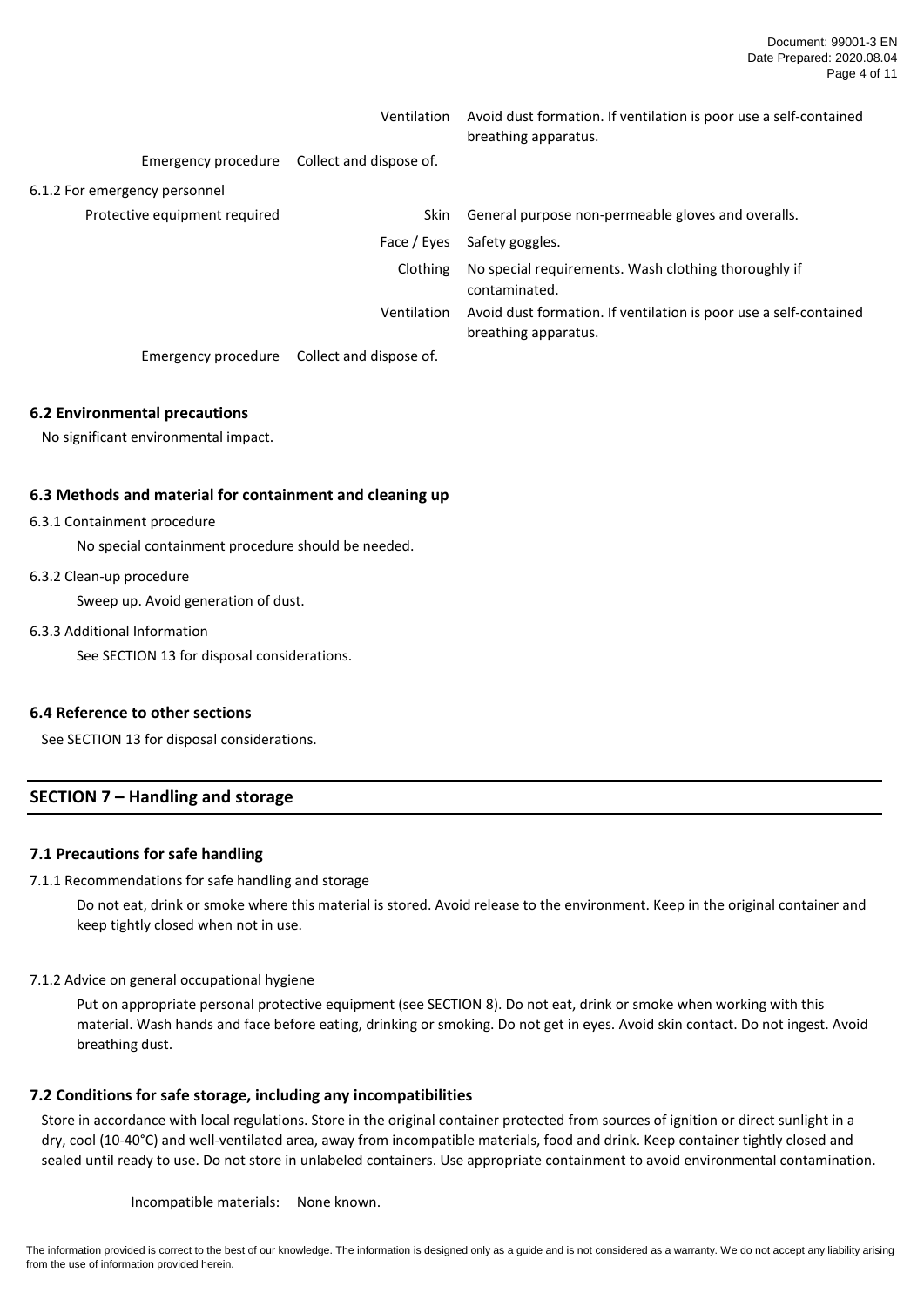# **7.3 Specific end use(s)**

Not applicable.

# **SECTION 8 – Exposure Control / Personal Protection**

#### **8.1 Control parameters**

The DNEL (Derived No-Effect Level) for humans by inhalation, ingestion and dermal routes of exposure and the PNEC (Predicted No-Effect Concentration) for environmental exposure given below are not intended to be directly used for setting workplace or general population exposure limits. Due to differences in calculation methodology the DNEL will tend to be lower (sometimes significantly) than any corresponding health based-OEL for that chemical substance. Further, although DNELs (and PNEC's) are an indication of setting risk measures, it should be recognized that these limits do not have the same regulatory application as officially endorsed government OELs.

| Ingredient                                        | Route of exposure |            | <b>Exposure Limit</b>                  |                  |
|---------------------------------------------------|-------------------|------------|----------------------------------------|------------------|
| (CAS No,)                                         |                   |            | <b>Workers</b>                         | <b>Consumers</b> |
| Oral                                              |                   |            |                                        |                  |
|                                                   | Dermal            |            |                                        |                  |
| Amorpohous Alimina Silicate<br>$(93763 - 70 - 3)$ | Inhalation        | Total      | OSHA, PEL - TWA: 15mg/m <sup>3</sup>   |                  |
|                                                   |                   | Inhalable  | ACGIH, TLV - TWA: 10mg/m <sup>3</sup>  |                  |
|                                                   |                   |            | COSHH, WEL - TWA: 6mg/m <sup>3</sup>   |                  |
|                                                   |                   | Respirable | OSHA, PEL - TWA: 5mg/m <sup>3</sup>    |                  |
|                                                   |                   |            | ACGIH, TLV - TWA: 3mg/m <sup>3</sup>   |                  |
|                                                   |                   |            | COSHH, WEL - TWA: 2.4mg/m <sup>3</sup> |                  |

Where no value is given, the information is not available or no limit has been set.

# **PNECs**

|                                          | Fresh water | Freshwater<br>sediments | Marine water | Marine water<br>sediments | Food chain | Sewage<br>treatment | Soil<br>(agricultural) | Air | Intermittent<br>releases |
|------------------------------------------|-------------|-------------------------|--------------|---------------------------|------------|---------------------|------------------------|-----|--------------------------|
| Amorpohous Alimina Silicate (93763-70-3) |             |                         |              |                           |            |                     |                        |     |                          |
|                                          |             |                         |              |                           |            |                     |                        |     |                          |

Where no value is given, the information is not available or no limit has been set.

#### **8.2 Exposure controls**

8.2.1 Appropriate engineering controls

Use closed apparatus if possible. Use local exhaust ventilation if release of the material cannot be prevented.

Ensure adequate ventilation, do not breathe dusts; consider emission limits (see Section 8.1).

#### 8.2.2 Personal Protection

Skin General purpose non-permeable gloves and overalls.

Face / Eye Safety glasses suitable for dusts. Avoid eye contact. Do not touch or rub eyes after contact with product. Wash hands thoroughly with soap and water first.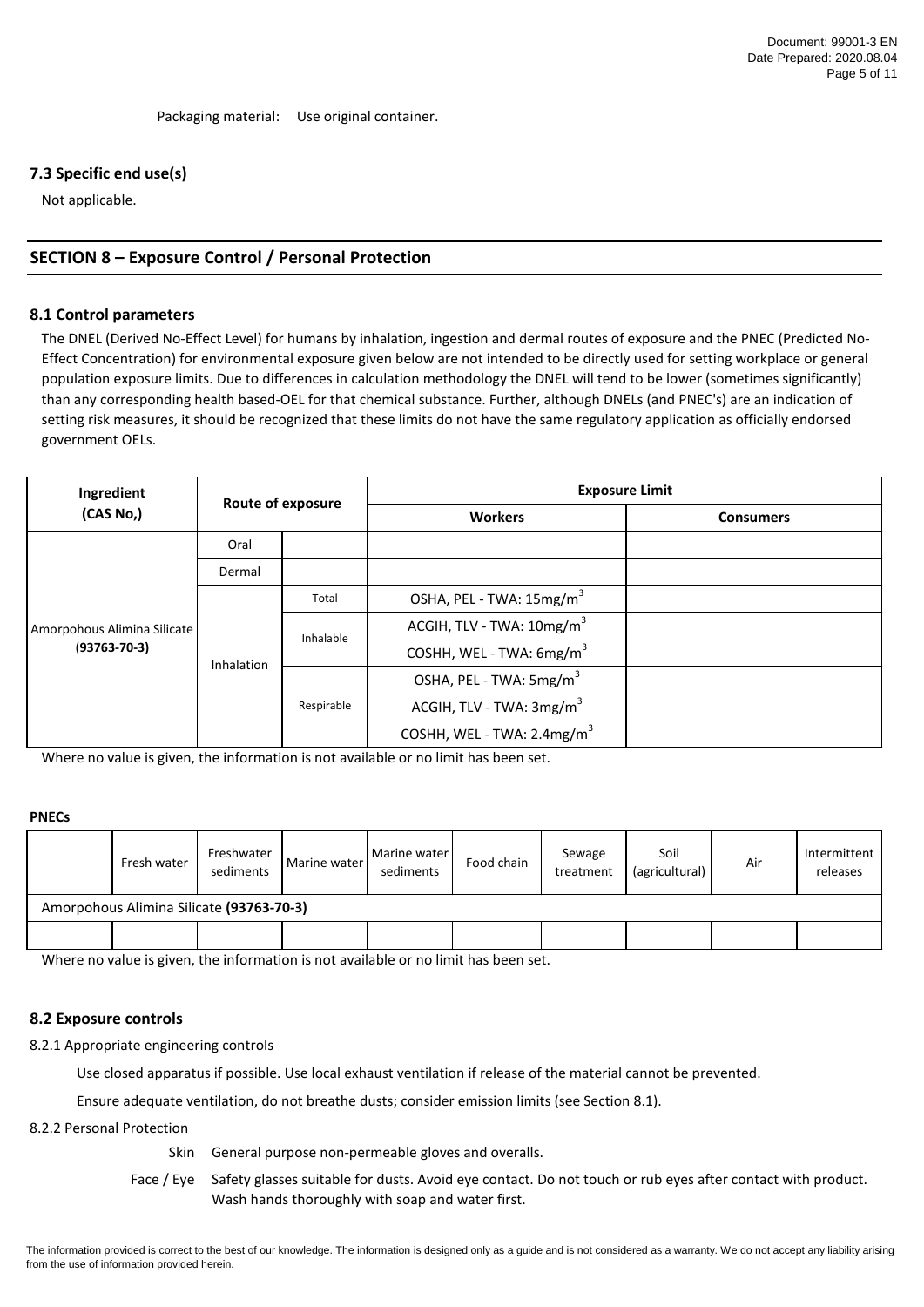- Inhalation Use outdoors or in a well ventilated area. For dust concentrations above the exposure limits, use a P2 type dust mask or respirator.
- Ingestion Do not eat, drink or smoke while working with this product. Wash hands thoroughly with soap and water after using this product. Keep away from children.
- Thermal None required when used as instructed.
	- Other Always wash hands with soap and water after use.

#### 8.2.3 Environmental Protection

No significant environmental impact.

# **SECTION 9 – Physical and Chemical Properties**

# **9.1 Information on basic physical and chemical properties**

| Appearance                                | White to off-white powder |
|-------------------------------------------|---------------------------|
| Odour                                     | Odourless                 |
| Odour threshold                           | Not applicable            |
| рH                                        | 6 - 8 (10% solution)      |
| Melting point / Freezing point (°C)       | >1030                     |
| Boiling point, initial and range (°C)     | Not applicable            |
| Flash point (°C)                          | Not applicable            |
| <b>Evaporation rate</b>                   | Not applicable            |
| Flammability                              | Not flammable.            |
| Flammability / Explosive limits           | Not explosive.            |
| Vapour pressure                           | Not applicable            |
| Vapour density                            | Not applicable            |
| Density, bulk loose (at 23°C)             | 1100 kg/ $m^3$            |
| Solubility                                | Insoluble in water        |
| Partition co-efficient : n-otonal / water | No data available.        |
| Auto-ignition temperature (°C)            | No data available.        |
| Decomposition temperature (°C)            | No data available.        |
| Viscosity (at 23°C)                       | Not applicable            |
| <b>Explosive properties</b>               | Not explosive.            |
| Oxidizing properties                      | Not oxidizing.            |

# **9.2 Other information**

Not applicable

# **SECTION 10 – Stability and Reactivity**

### **10.1 Reactivity**

Not reactive.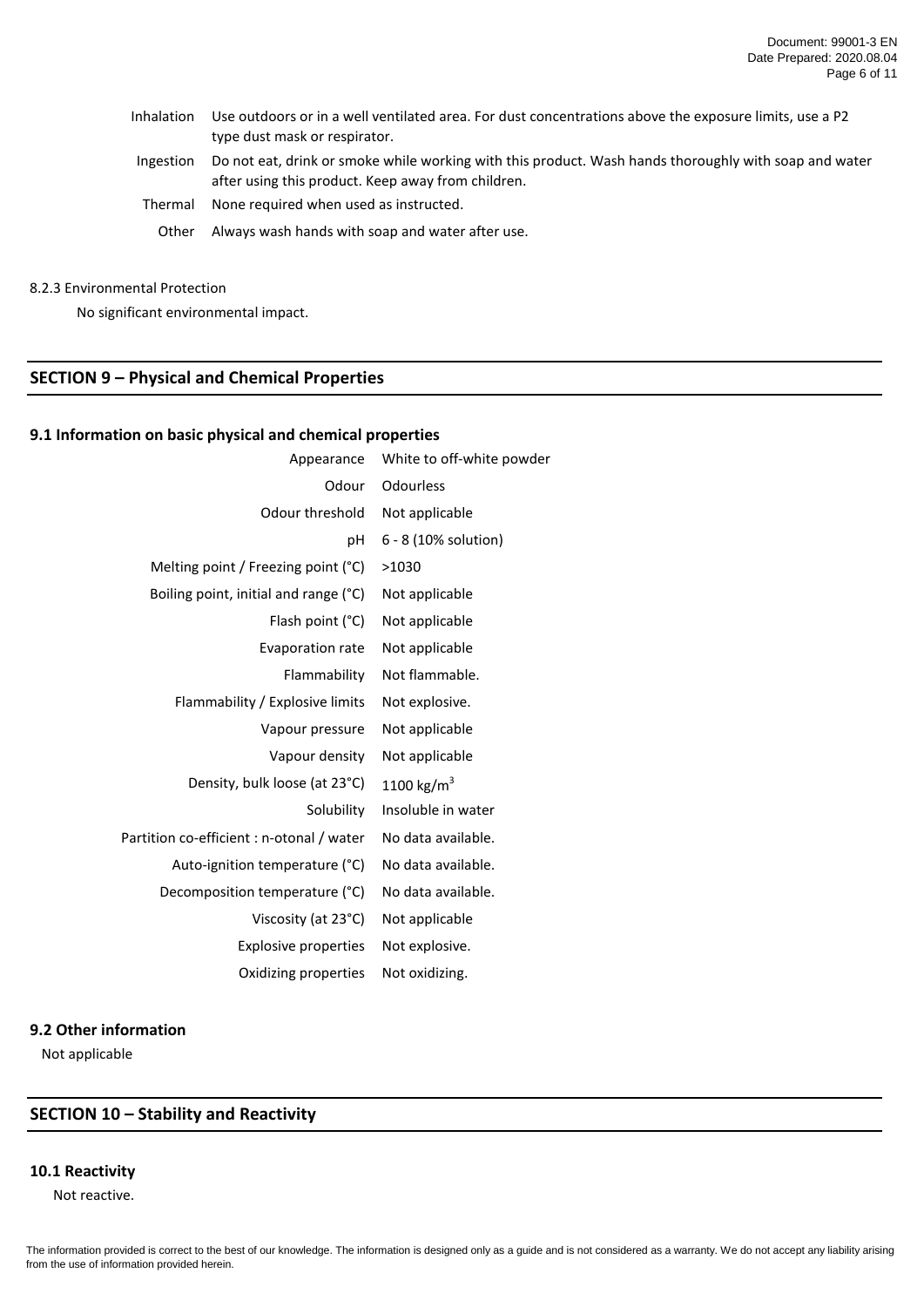# **10.2 Chemical stability**

Stable under recommended storage conditions.

# **10.3 Possibility of hazardous reactions**

Hazardous reactions may occur under certain conditions of storage or use.

### **10.4 Conditions to avoid**

No data available.

# **10.5 Incompatible materials**

None known.

# **10.6 Hazardous decomposition products**

None known.

# **SECTION 11 – Toxicological Information**

# **11.1 Information on toxicological effects**

| Ingredient<br>(CAS No.)        | <b>Toxicological effect</b>      | <b>Conditions</b> | <b>Findings</b> |
|--------------------------------|----------------------------------|-------------------|-----------------|
| Amorpohous Alimina<br>Silicate | Acute Toxicity - oral            |                   | Not classified  |
|                                | Acute Toxicity - dermal          |                   | Not classified  |
| $(93763 - 70 - 3)$             | Acute Toxicity - inhalation      |                   | Not classified  |
|                                | Skin Corrosion/Irritaion         |                   | Not classified  |
|                                | Serious Eye<br>Damage/Irritation |                   | Mild irritant   |
|                                | Skin Sensitizer                  |                   | Not classified  |
|                                | <b>Respiratory Sensitizer</b>    |                   | Mild irritant   |
|                                | <b>Germ Cell Mutagenicity</b>    |                   | Not classified  |
|                                | Carcinogenicity                  |                   | Not classified  |
|                                | <b>Reproductive Toxicity</b>     |                   | Not classified  |
|                                | STOT - Single Exposure           |                   | Not classified  |
|                                | STOT - Repeated<br>Exposure      |                   | Not classified  |
|                                | <b>Aspiration Hazard</b>         |                   | Not classified  |

# **SECTION 12 – Ecological Information**

### **12.1 Toxicity**

Acute Toxicity No data available.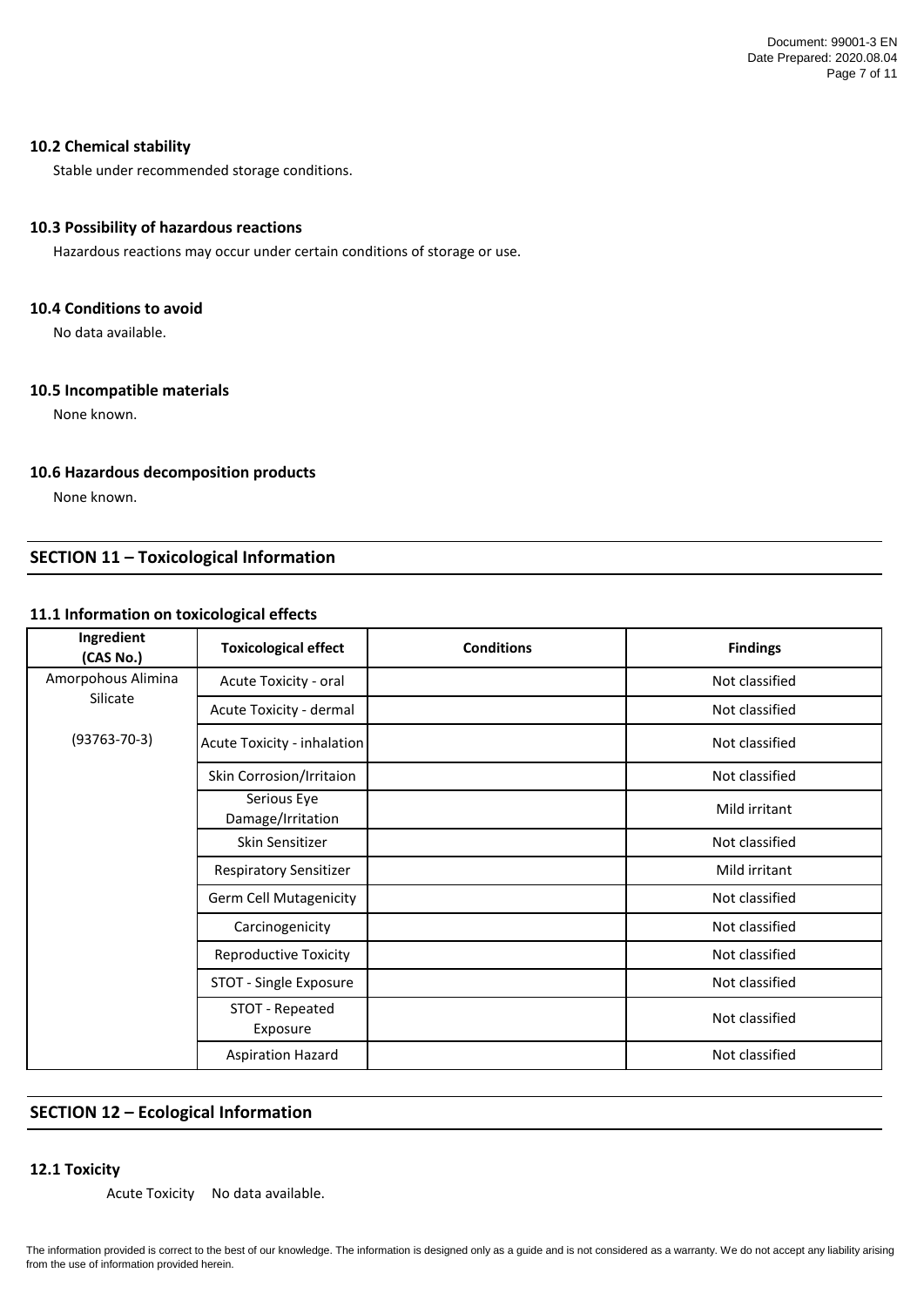Chronic Toxicity No data available.

# **12.2 Persistance and degradability**

No data available.

# **12.3 Bioaccumulative potential**

No data available.

# **12.4 Mobility in soil**

No data available.

# **12.5 Results of PBT and vPvB assessment**

No data available.

# **12.6 Other adverse effects**

None known.

# **SECTION 13 – Disposal Considerations**

# **13.1 Waste treatment methods**

The generation of waste should be avoided or minimized wherever possible. Empty containers or liners may reatain some product residues. This material and its container must be disposed of in a safe way.

EWC **15 02 \_\_** WASTE PACKAGING, ABSORBENTS, WIPING CLOTHS, FILTER MATERIALS AND PROTECTIVE CLOTHING NOT OTHERWISE SPECIFIED: Containment Avoid dust generation. Wear appropriate PPE (See Section 6). Sweep and scoop up into an appropiate container for disposal. Disposal Mix with soil. Where possible recycling is preferred to disposal or incineration. Dispose of in accordance with local regulations.

absorbents, filter materials, wiping cloths and protective clothing

**15 02 02** (if contaminated with hazardous material)

**15 02 03** (if not classed as 15 02 02)

# **SECTION 14 – Transport Information**

|            | 14.1 UN Number              | 14.2 UN Proper Shipping Name | 14.3 Transport Hazard<br><b>Class</b> | <b>14.4 Packing Group</b> |
|------------|-----------------------------|------------------------------|---------------------------------------|---------------------------|
| <b>ADR</b> | NOT CLASSIFIED AS HAZARDOUS |                              |                                       |                           |
| <b>RID</b> | NOT CLASSIFIED AS HAZARDOUS |                              |                                       |                           |
| <b>ADN</b> | NOT CLASSIFIED AS HAZARDOUS |                              |                                       |                           |
| IMO/IMDG   | NOT CLASSIFIED AS HAZARDOUS |                              |                                       |                           |
| ICAO/IATA  | NOT CLASSIFIED AS HAZARDOUS |                              |                                       |                           |

The information provided is correct to the best of our knowledge. The information is designed only as a guide and is not considered as a warranty. We do not accept any liability arising from the use of information provided herein.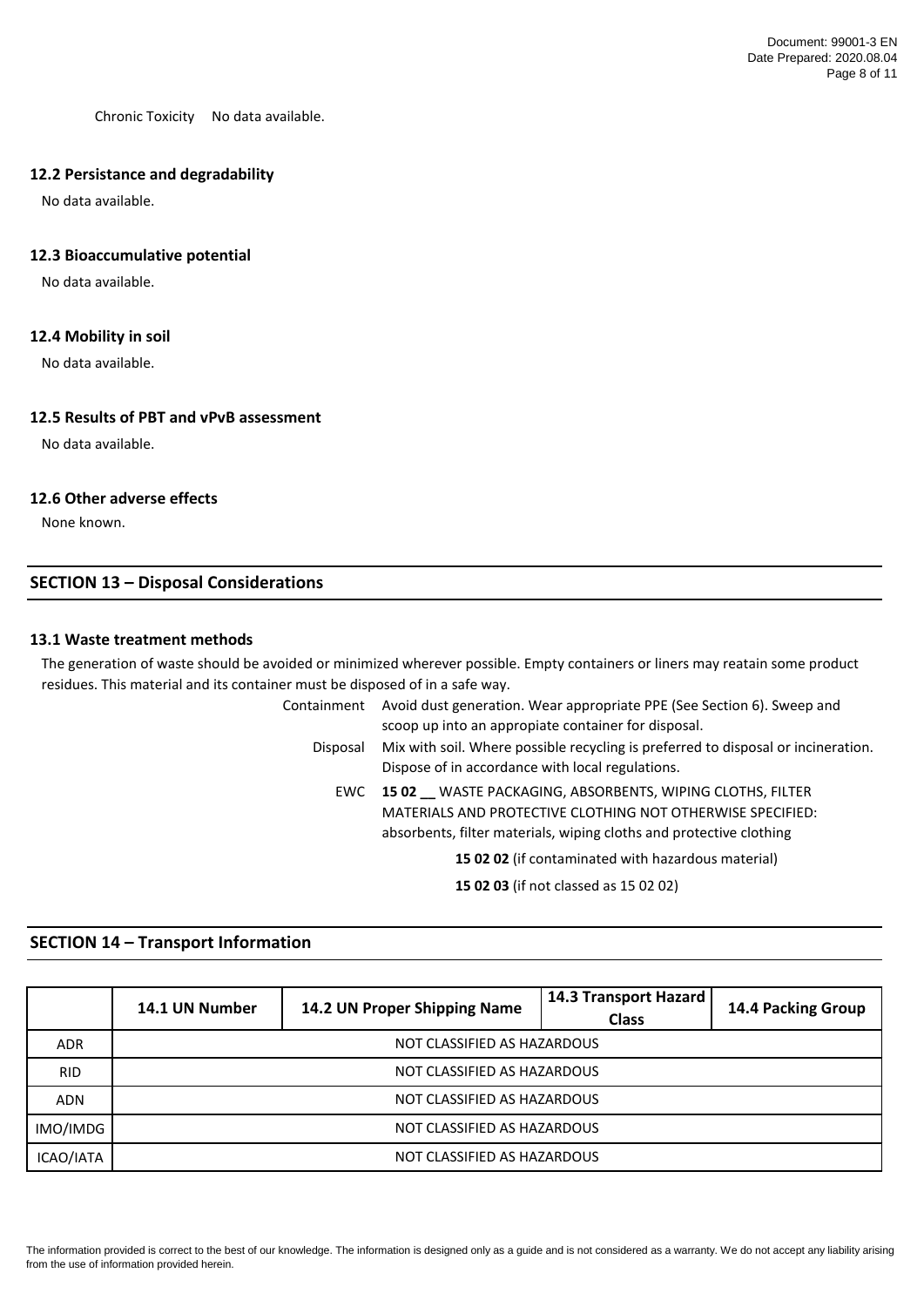Tariff Code 2530.10 Vermiculite, perlite and chlorites, unexpanded

#### **14.5 Environmental hazards**

No Environmentally hazardous and/or Marine Pollutant

## **14.6 Special precautions for user**

Not applicable

### **14.7 Transport in bulk according to Annex II of MARPROL 73/78 and IBC Code**

Not applicable as never transported in bulk.

# **SECTION 15 – Regulatory Information**

# **15.1 Safety, health and environmental regulations/legislation specific for the substance or mixture**

| REACH EC1907/2006 Annex XIII, XIV, XVII                                                                                                                                                                                                        | The substance(s) in this product are not listed / not subject to<br>restrictions. |
|------------------------------------------------------------------------------------------------------------------------------------------------------------------------------------------------------------------------------------------------|-----------------------------------------------------------------------------------|
| International Agency for Research on Cancer (IARC)                                                                                                                                                                                             | The substance(s) in this product are not listed / not subject to<br>restrictions. |
| Australia Inventory (AICS)                                                                                                                                                                                                                     | The substance(s) in this product are listed.                                      |
| New Zealand Inventory (NZIoC)                                                                                                                                                                                                                  | The substance(s) in this product are listed.                                      |
| Canada Domestic Substances List (DSL) /<br>Non-Domestic Subsance List (NDSL)                                                                                                                                                                   | The substance(s) in this product are listed.                                      |
| United States Inventory (TSCA 8b)                                                                                                                                                                                                              | The substance(s) in this product are listed.                                      |
| California Proposition 65                                                                                                                                                                                                                      | The substance(s) in this product are not listed / not subject to<br>restrictions. |
| Consolidated List of Chemicals Subject to the Emergency Planning<br>and Community Right-to-Know Act (EPCRA), Comprehensive<br>Environmental Response, Compensation and Liability Act (CERCLA)<br>and Section 112(r) of the Clean Air Act (CAA) | The substance(s) in this product are not listed / not subject to<br>restrictions. |

# **15.2 Chemical Safety Assessment**

Not yet done.

# **SECTION 16 – Other Information**

Full text of abbreviated H statements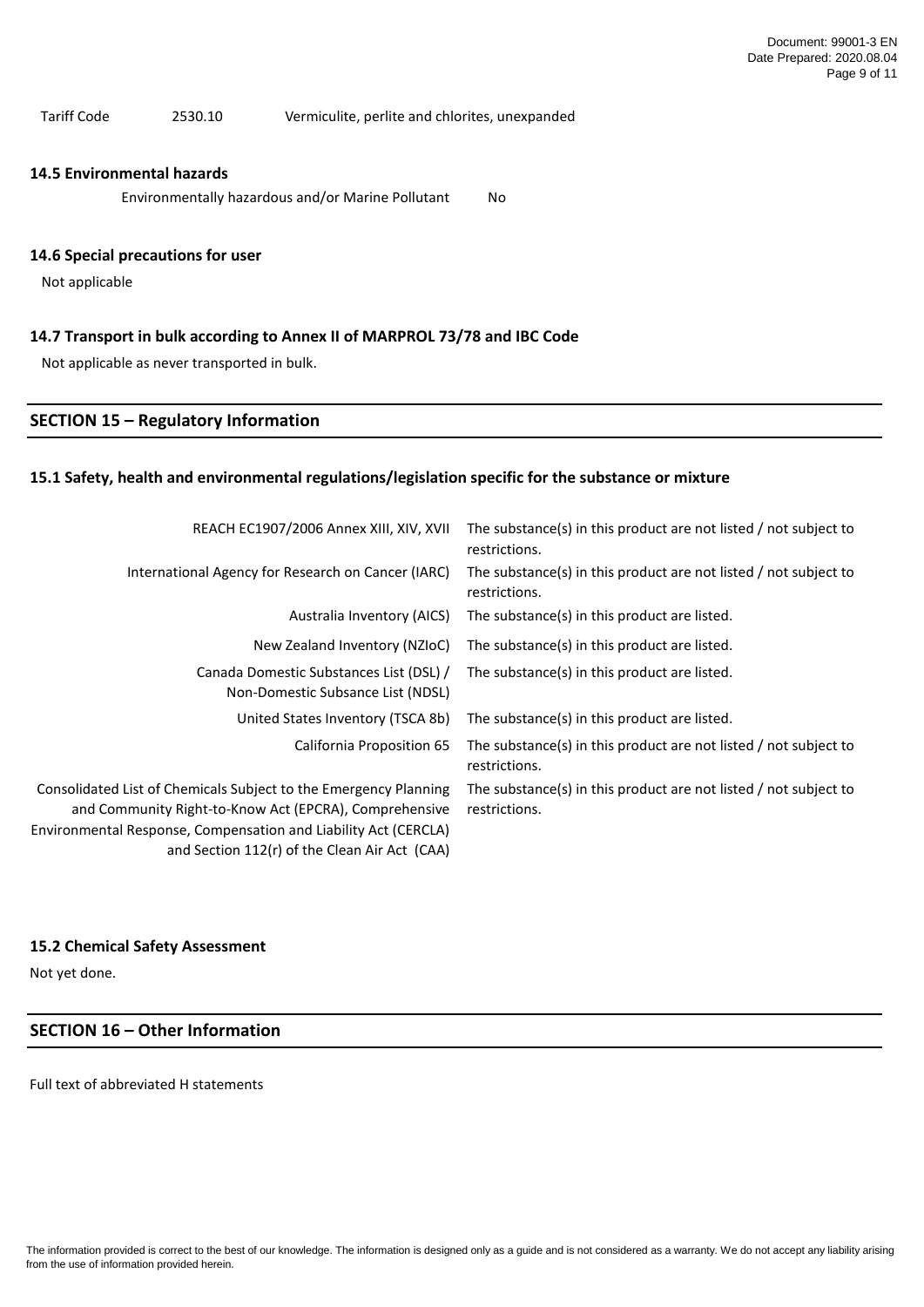### Alternative names used for consumer packaging

| CAS No. | <b>Ingredient Name (IUPAC)</b> | Name used on Consumer Packaging |
|---------|--------------------------------|---------------------------------|
|         |                                |                                 |

Changes from previous version

| Date changed | <b>Section</b> | <b>Changes</b>               |
|--------------|----------------|------------------------------|
| 2020.08.04   |                | Updated to GHS / CLP format. |

1 Changed pack size of 99001 from 40kg to 30kg

#### Abbreviations used

| <b>ADN</b>     | European Agreement concerning the International Carriage of Dangerous Goods on Inland Waterways |
|----------------|-------------------------------------------------------------------------------------------------|
| <b>ADR</b>     | European Agreement concerning the International Carriage of Dangerous Goods by Road             |
| <b>ACGIH</b>   | American Conference of Geovermental Industrial Hygienists                                       |
| CAS No.        | <b>Chemical Abstract Services Number</b>                                                        |
| <b>COSHH</b>   | Control of Substances Hazardous to Health                                                       |
| <b>DNEL</b>    | Derived no-effect level                                                                         |
| EC No.         | <b>European Community Number</b>                                                                |
| <b>ECHA</b>    | <b>European Chemicals Agency</b>                                                                |
| <b>EWC</b>     | European Waste Code                                                                             |
| <b>GLP</b>     | Good Laboratory Practice                                                                        |
| <b>HSNO</b>    | Hazardous Substances and New Organisms Act                                                      |
| <b>IATA</b>    | International Air Transport Association                                                         |
| <b>IBC</b>     | <b>International Bulk Container</b>                                                             |
| <b>ICAO</b>    | International Civil Aviation Authority                                                          |
| <b>IMDG</b>    | <b>International Maritime Dangerous Goods</b>                                                   |
| <b>IMO</b>     | International Maritime Organization                                                             |
| <b>LD50</b>    | Lethal dose to 50% of test population                                                           |
| LT             | Long term                                                                                       |
| mg/kg bw       | miligrams per kilogram of body weight                                                           |
|                | mg/kg dwt miligrams per kilogram dry weight                                                     |
| <b>NOAEL</b>   | No observed adverse effect level                                                                |
| <b>OECD</b>    | Organisation for Economic Co-operation and Development                                          |
| <b>OEL</b>     | Occupational Exposure Limit                                                                     |
| <b>OSHA</b>    | Occupational Safety and Health Administration                                                   |
| <b>PBT</b>     | Persistant, Bioaccumulative and Toxic                                                           |
| <b>PNEC</b>    | Predicted no-effect concentration                                                               |
| <b>RID</b>     | European Agreements Concerning the International Carriage of Dangerous Goods by Rail            |
| <b>SCBA</b>    | Self contained breathing apparatus                                                              |
| <b>ST</b>      | Short term                                                                                      |
| <b>STOT-SE</b> | Specific target Organ Toxicity - Single Exposure                                                |
| <b>TLV</b>     | Threshold limit value                                                                           |